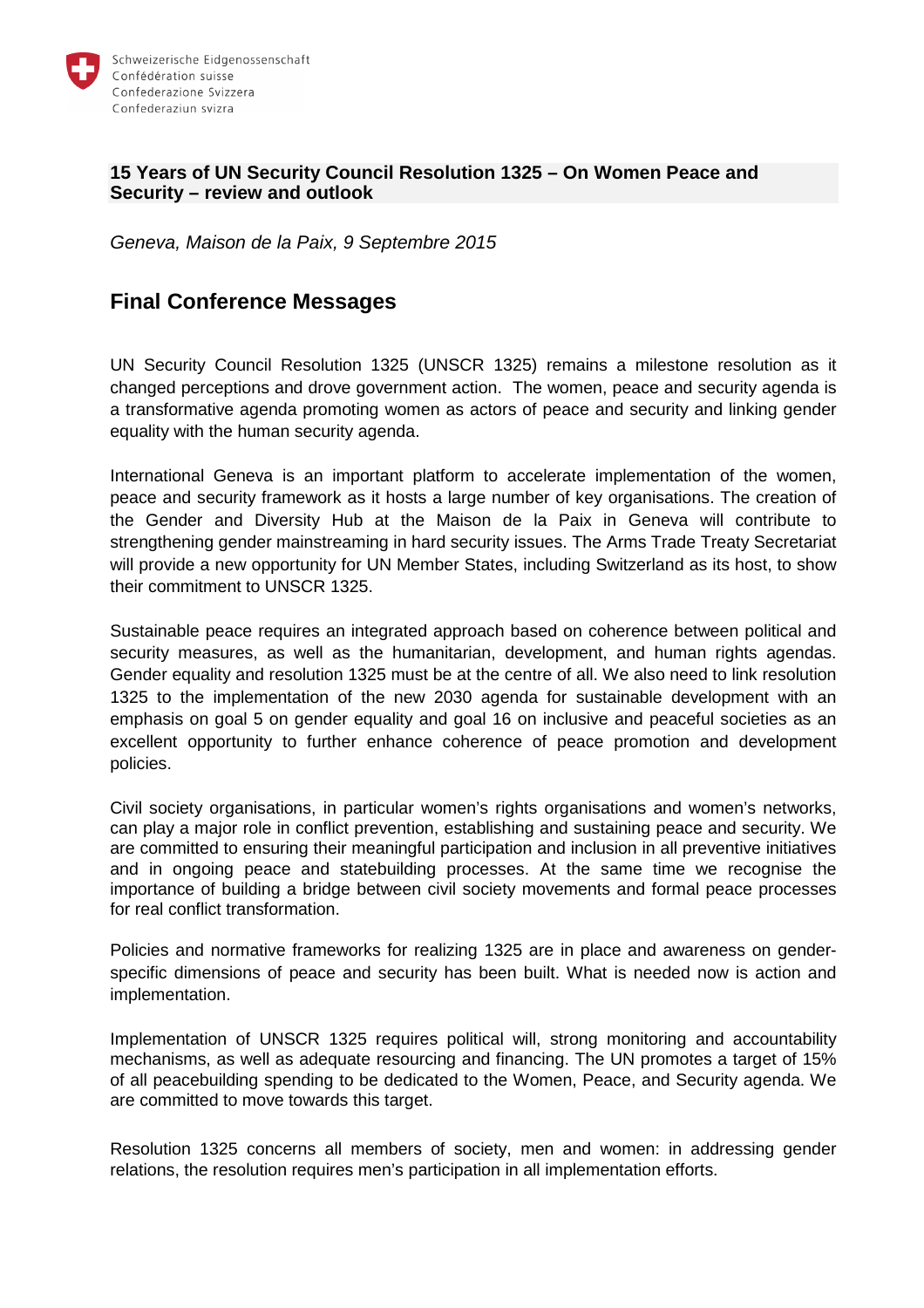**OFFEN**  Referenz/Aktenzeichen:

UNSCR 1325 needs to be linked with existing women's rights frameworks using existing UN and treaty bodies and their reporting mechanisms, in particular CEDAW, the Universal Periodic Review and the Special Mandates. This will strengthen accountability for all actors, including governments, and prevent the fragmentation of the gender equality and women's rights agenda.

## **On Gender Equality and Women's Influence in Peace Processes** (Panel 1)

Women's participation and inclusion is both a matter of equal rights and effectiveness as women's meaningful inclusion enhances the quality and sustainability of peace agreements. Women's inclusion contributes to the sustainability of peace agreements by broadening the range of issues on the negotiation agenda and by enhancing public support and acceptance of those agreements.

Too often, participation of women is resisted as a complicating factor that will slow the signing of the peace accord. This short-term approach should always be challenged. Peace talks need to be seen as a comprehensive process that does not end with the signing but includes the successful *implementation* of the agreement.

Participation and inclusion is not only about numbers and a seat at the negotiation table, but about creating conducive preconditions and opportunities for women to be able to take up influential roles at the negotiations as well as in consultative forums or other inclusion modalities. Further investment in research and analysis for the development of evidence-based strategies is crucial.

Women's inclusion at the table as part of negotiation delegations should become an unquestioned standard. The establishment of additional separate women delegations has proven effective but is context specific.

We need to build capacities and empower women from early on to compile a roster of women personalities with the capacity, the acceptance, and status to exercise effective influence as mediators, as negotiators or as civil society activists.

There are still many exclusionary barriers that prevent women – and other groups not directly represented – to participate meaningfully, and be able to bring ideas and concerns onto the political / negotiation agenda. There are a number of findings to overcome these exclusionary barriers:

- Women must be supported to gain access to negotiations by introducing gender balance and gender expertise as one of the selection criteria.
- The early involvement of women into any type of negotiation and the establishment of provisions for the inclusion of women in implementation mechanisms are essential to sustain meaningful involvement over time.
- Women need to be represented in substantial numbers: quotas have worked well in the past.
- Decision making procedures need to be established that allow women to exercise influence and take part in leadership forums.
- Women need to be supported before and throughout their participation in the peace process. This can take the form of training and workshops to build capacity among women and to allow women to create common advocacy platforms. Support can also take the form of funding for women's travel to negotiation venues and associated costs or of resource centres to allow women to meet the technical requirements of a process.
- International actors and mediators must advocate for the inclusion of women, but also support the advocacy of those local actors advocating for women's inclusion.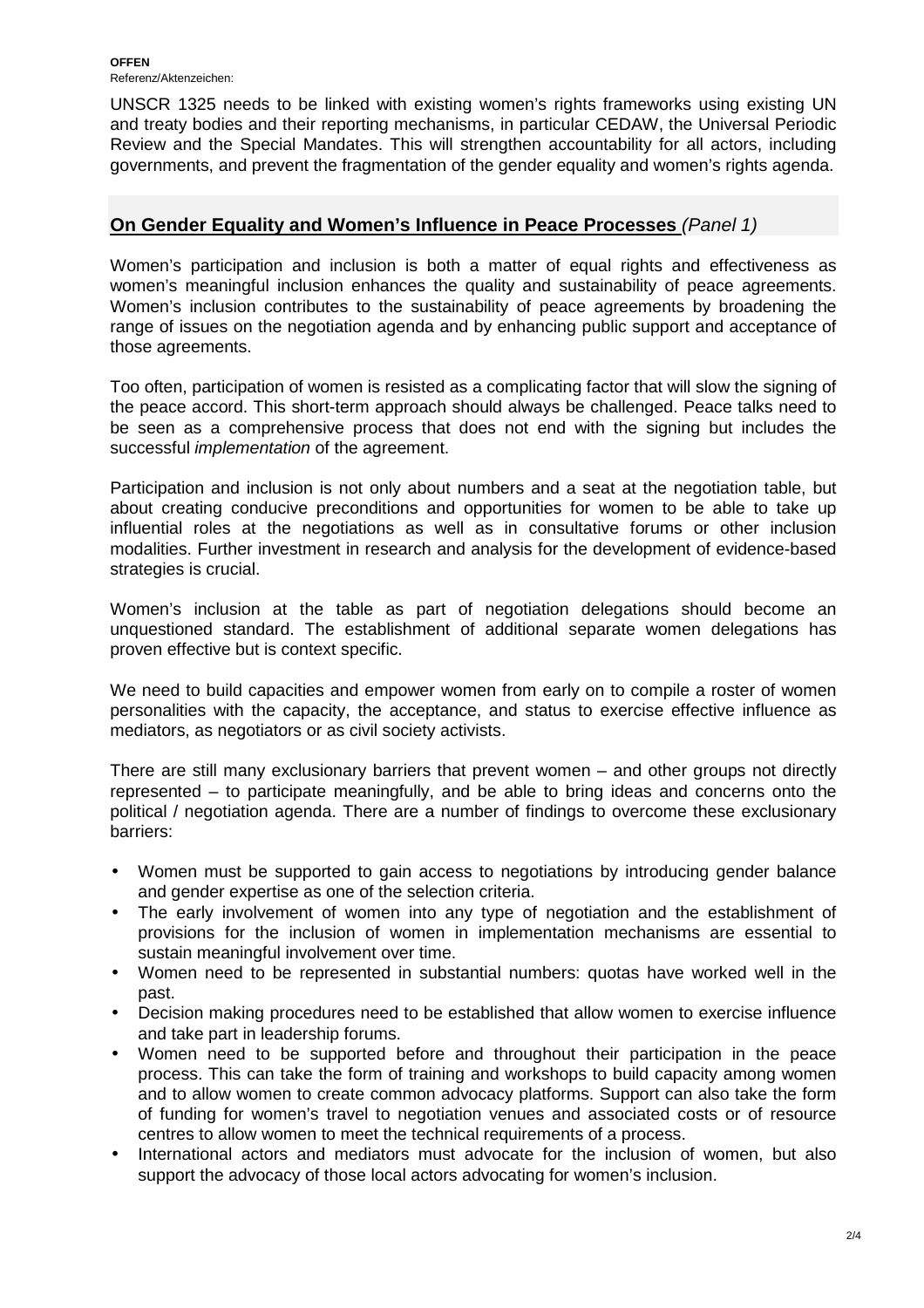### **On Creating Security for All – security as a gendered concept (Panel2)**

Sexual and gender-based violence (SGBV) continues to be one of the greatest threats for the security of women and girls and for many men and boys in today's conflicts. Sexual violence is regularly used as a tool of war by state and non-state actors. SGBV is a constant, not an exception in armed conflict. Impunity for these crimes threatens post-conflict recovery.

All responses to crisis and conflict, including humanitarian action, need to include adequate strategies and services as a matter of course. Sufficient resources for immediate response, services to survivors and violence prevention measures remain cornerstones of any 1325 policy development and programming. Appropriate transitional and criminal justice mechanisms need to be put in place to combat impunity for gender-specific crimes and provide for reparations.

Addressing sexual and gender-based violence as well as other gender-related issues has to be at the core of any security strategy**.** Investing in gender-responsive security sector reforms and gender capacity building for security institutions enhances the capability and the credibility of the security sector. The recruitment of more women in security institutions and the deployment of mixed teams in military and police have been positive steps in enhancing security for all.

Women and men, girls and boys perceive their own security and insecurity in different ways. Security institutions need to broaden their perception and understanding of the specific security needs of women, men, girls and boys and should adapt their structures, policies and procedures accordingly. With a more comprehensive security concept, security agencies can be agents of change.

Decisive action is required of UN Member States and the UN against all forms of sexual exploitation and abuse (SEA) committed by members of peace operation missions as well as political missions. There must be a zero tolerance policy and punitive action must be taken against all personnel committing such crimes.

There is a connection between gender equality and the readiness of society to take up arms. Addressing patterns of violent masculinities that are fostered during war and conflict and engaging men and boys, victims and potential perpetrators in all transformative action is crucial for any conflict and violence prevention strategy and will benefit both women and men.

DDR processes have to ensure that the needs of women and girls with their varying functions and roles within the armed groups are adequately addressed in order to promote their reintegration into society.

The women, peace and security agenda is linked to our efforts against violent extremism and terrorism. Prevention is key to success: education is a form of prevention of conflict and violent extremism. And finally, there is a correlation between gender equality in a society and the readiness to take up arms: More gender equality – less readiness to take up arms.

#### **On Gender Equality from the Peace Table to Peacebuilding and Statebuilding**  (Panel 3)

Building lasting peace requires that our peace and security policies are complemented by a long term statebuilding agenda promoting democratic institutions that are accountable to all citizens – men and women – and that protect and respect human and women's rights alike. Women's rights and gender equality must be at the centre of this agenda and must be a priority from the very beginning of any political settlement.